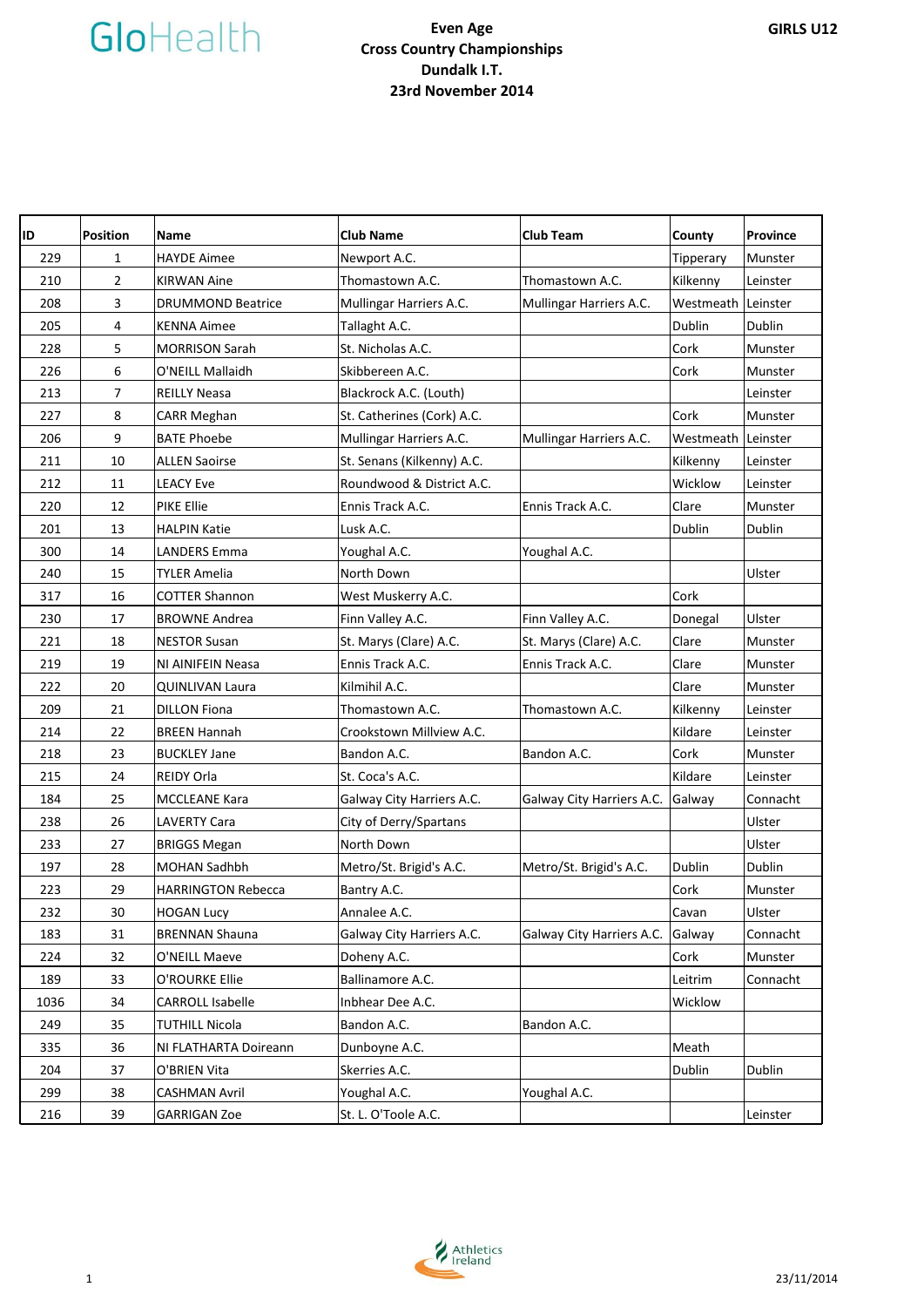| ID  | <b>Position</b> | <b>Name</b>                   | <b>Club Name</b>          | <b>Club Team</b>          | County    | <b>Province</b> |
|-----|-----------------|-------------------------------|---------------------------|---------------------------|-----------|-----------------|
| 236 | 40              | JIDE-OJO Tuloupe              | Springwell Running Club   |                           |           | Ulster          |
| 199 | 41              | <b>HANRAHAN Jennifer</b>      | Brothers Pearse A.C.      |                           | Dublin    | Dublin          |
| 290 | 42              | <b>MANOGUE Emma</b>           | Thomastown A.C.           | Thomastown A.C.           | Kilkenny  |                 |
| 194 | 43              | <b>MURPHY Clare</b>           | Celtic A.C.               | Celtic A.C.               | Dublin    | Dublin          |
| 225 | 44              | <b>BORKOWSKI-HOGAN Aniela</b> | North Cork A.C.           |                           | Cork      | Munster         |
| 259 | 45              | O'CONNOR Abby                 | Finn Valley A.C.          | Finn Valley A.C.          | Donegal   |                 |
| 239 | 46              | <b>SCOTT Rachel</b>           | Lagan Valley              |                           |           | Ulster          |
| 316 | 47              | O'NEILL Aife                  | Doheny A.C.               |                           | Cork      |                 |
| 340 | 48              | <b>BURKE Kate</b>             | Moyglass A.C.             |                           | Tipperary |                 |
| 331 | 49              | <b>SMYTH Ciara</b>            | Cushinstown A.C.          |                           | Meath     | Leinster        |
| 235 | 50              | <b>COFFEY Caitlin</b>         | 3-Ways                    |                           |           | Ulster          |
| 365 | 51              | <b>DOHERTY Aimee</b>          | Ratoath A.C.              |                           | Meath     |                 |
| 231 | 52              | <b>COYLE Chloe</b>            | Finn Valley A.C.          | Finn Valley A.C.          | Donegal   | Ulster          |
| 253 | 53              | <b>CAHILL Roisin</b>          | Ennis Track A.C.          | Ennis Track A.C.          | Clare     |                 |
| 315 | 54              | <b>CRONIN Penny</b>           | Carriag-Na-Bhfear A.C.    |                           | Cork      |                 |
| 347 | 55              | <b>KILLALEA Meabh</b>         | Mullingar Harriers A.C.   |                           | Westmeath |                 |
| 186 | 56              | <b>MCDAID Ella</b>            | North Leitrim A.C.        | North Leitrim A.C.        | Leitrim   | Connacht        |
| 313 | 57              | O'GORMAN Shauna               | Kilmihil A.C.             |                           | Clare     |                 |
| 308 | 58              | <b>COONEY Leah</b>            | Shercock A.C.             |                           | Cavan     |                 |
| 182 | 59              | LOFTUS Joanne                 | Ballina A.C.              | Ballina A.C.              | Mayo      | Connacht        |
| 294 | 60              | LARKIN Hanna                  | Tullamore Harriers A.C.   | Tullamore Harriers A.C.   |           |                 |
| 280 | 61              | <b>CROWE Saorise</b>          | St. Marys (Clare) A.C.    | St. Marys (Clare) A.C.    | Clare     |                 |
| 245 | 62              | <b>FLYNN Clare</b>            | Bandon A.C.               | Bandon A.C.               |           |                 |
| 190 | 63              | <b>MORAN Laura</b>            | Westport A.C.             |                           | Mayo      | Connacht        |
| 191 | 64              | O'BRIEN Roisín                | Westport A.C.             |                           | Mayo      | Connacht        |
| 330 | 65              | <b>RYAN Ainec</b>             | St. Joseph's A.C.         |                           | Kilkenny  |                 |
| 187 | 66              | <b>SOMERS Erin</b>            | North Leitrim A.C.        | North Leitrim A.C.        | Leitrim   | Connacht        |
| 279 | 67              | <b>BERMINGHAM Marie</b>       | St. Marys (Clare) A.C.    | St. Marys (Clare) A.C.    | Clare     |                 |
| 234 | 68              | <b>COCHRANE Hannah</b>        | ANI                       |                           |           | Ulster          |
| 334 | 69              | <b>MCCORMACK Aoife</b>        | Dunboyne A.C.             |                           | Meath     |                 |
| 287 | 70              | <b>MULLANEY Rachel</b>        | Swinford A.C.             | Swinford A.C.             | Mayo      |                 |
| 258 | 71              | <b>MCMENAMIN Aimee</b>        | Finn Valley A.C.          | Finn Valley A.C.          | Donegal   |                 |
| 254 | 72              | <b>CAREY Eva</b>              | Ennis Track A.C.          | Ennis Track A.C.          | Clare     |                 |
| 185 | 73              | <b>ROWE Eimear</b>            | Galway City Harriers A.C. | Galway City Harriers A.C. | Galway    | Connacht        |
| 363 | 74              | <b>BRADLEY Sarah</b>          | Finn Valley A.C.          | Finn Valley A.C.          |           |                 |
| 198 | 75              | <b>SHERIDAN Aisling</b>       | Metro/St. Brigid's A.C.   | Metro/St. Brigid's A.C.   | Dublin    | Dublin          |
| 292 | 76              | <b>BOURKE Katie</b>           | Tullamore Harriers A.C.   | Tullamore Harriers A.C.   |           |                 |
| 260 | 77              | CRISAN Paula                  | Galway City Harriers A.C. | Galway City Harriers A.C. | Galway    |                 |
| 337 | 78              | <b>HEALY Ella</b>             | Ratoath A.C.              |                           | Meath     |                 |

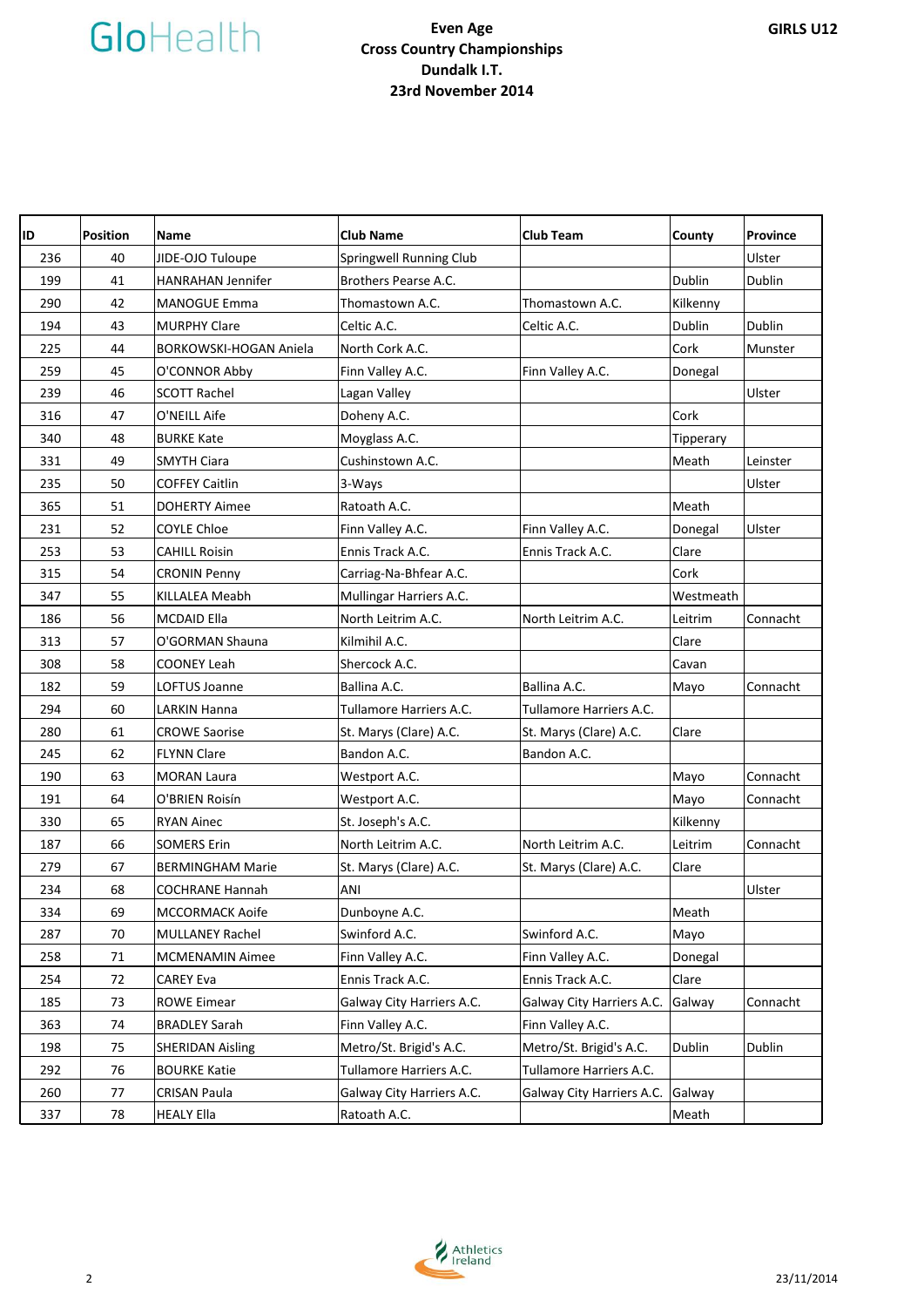| ID   | <b>Position</b> | <b>Name</b>                | <b>Club Name</b>                | <b>Club Team</b>          | County    | Province |
|------|-----------------|----------------------------|---------------------------------|---------------------------|-----------|----------|
| 262  | 79              | <b>DUNNE Ciara</b>         | Galway City Harriers A.C.       | Galway City Harriers A.C. | Galway    |          |
| 343  | 80              | <b>GLEESON Emma</b>        | Moyne A.C.                      |                           | Tipperary |          |
| 237  | 81              | <b>KENNEALLY Eve</b>       | <b>Newcastle &amp; District</b> |                           |           | Ulster   |
| 203  | 82              | <b>NAESSENS Kate</b>       | Skerries A.C.                   |                           | Dublin    | Dublin   |
| 314  | 83              | <b>CASSIDY Niamh</b>       | Marian A.C.                     |                           | Clare     |          |
| 324  | 84              | <b>KENNY Laura</b>         | Athenry A.C.                    |                           | Galway    |          |
| 251  | 85              | <b>CORR Alex</b>           | Celtic A.C.                     | Celtic A.C.               |           |          |
| 288  | 86              | <b>CASS Anna</b>           | Thomastown A.C.                 | Thomastown A.C.           | Kilkenny  |          |
| 250  | 87              | <b>COLLINS Aoibh</b>       | Celtic A.C.                     | Celtic A.C.               |           |          |
| 351  | 88              | <b>CLANCY Eleanor</b>      | Celbridge A.C.                  |                           | Kildare   |          |
| 257  | 89              | <b>CROSSAN Demi</b>        | Finn Valley A.C.                | Finn Valley A.C.          | Donegal   |          |
| 196  | 90              | SHODIYA Antonia            | Celtic A.C.                     | Celtic A.C.               |           | Dublin   |
| 188  | 91              | <b>GALLAGHER Sheena</b>    | Swinford A.C.                   | Swinford A.C.             | Mayo      | Connacht |
| 1037 | 92              | <b>BELL KING Aimee</b>     | Inbhear Dee A.C.                |                           | Wicklow   |          |
| 329  | 93              | <b>MCDONALD Aine</b>       | St. Joseph's A.C.               |                           | Kilkenny  |          |
| 349  | 94              | MCGOURAN Aoife             | Mullingar Harriers A.C.         |                           | Westmeath |          |
| 248  | 95              | O'DONOGHUE Amy             | Bandon A.C.                     | Bandon A.C.               |           |          |
| 336  | 96              | <b>SHERLOCK Niamh</b>      | Dunboyne A.C.                   |                           | Meath     |          |
| 341  | 97              | <b>FOLEY Aoibhin</b>       | Clonmel A.C.                    |                           | Tipperary |          |
| 318  | 98              | <b>DOHERTY Katelynrose</b> | Inishowen A.C.                  | Inishowen A.C.            | Donegal   |          |
| 247  | 99              | NIFHLAITHEARTAIGH Caoimhe  | Bandon A.C.                     | Bandon A.C.               |           |          |
| 297  | 100             | <b>TODD Sinead</b>         | Tullamore Harriers A.C.         | Tullamore Harriers A.C.   |           |          |
| 309  | 101             | <b>CORCORAN Ciara</b>      | Shercock A.C.                   |                           | Cavan     |          |
| 268  | 102             | <b>DARBY Rachel</b>        | Mullingar Harriers A.C.         | Mullingar Harriers A.C.   | Westmeath |          |
| 1038 | 103             | <b>RYAN Eimear</b>         | Greystones & District A.C.      |                           | Wicklow   |          |
| 275  | 104             | <b>BRADY Sarah</b>         | North Leitrim A.C.              | North Leitrim A.C.        | Leitrim   |          |
| 333  | 105             | <b>LYONS Emma</b>          | Dunboyne A.C.                   |                           | Meath     |          |
| 192  | 106             | FLOOD Alanna               | Lough Ree A.C.                  |                           |           | Connacht |
| 263  | 107             | <b>FITZMAURICE Aimee</b>   | Metro/St. Brigid's A.C.         | Metro/St. Brigid's A.C.   |           |          |
| 195  | 108             | <b>HARROLD Kate</b>        | Celtic A.C.                     | Celtic A.C.               |           | Dublin   |
| 326  | 109             | <b>QUIRKE Chloe</b>        | Athenry A.C.                    |                           | Galway    |          |
| 1041 | 110             | <b>SHANLEY Ella</b>        | Greystones & District A.C.      |                           | Wicklow   |          |
| 242  | 111             | O'REILLY Catherine         | Ballina A.C.                    | Ballina A.C.              | Mayo      |          |
| 302  | 112             | <b>MURPHY Eva</b>          | Youghal A.C.                    | Youghal A.C.              |           |          |
| 332  | 113             | <b>FRAZER Chloe</b>        | Dunboyne A.C.                   |                           | Meath     |          |
| 282  | 114             | <b>CALLINAN Ruth</b>       | St. Marys (Clare) A.C.          | St. Marys (Clare) A.C.    |           |          |
| 291  | 115             | SHEFFLIN Ava               | Thomastown A.C.                 | Thomastown A.C.           |           |          |
| 217  | 116             | <b>KELLY Aisling</b>       | Taghmon A.C.                    |                           |           | Leinster |
| 256  | 117             | <b>HEALY Aisling</b>       | Ennis Track A.C.                | Ennis Track A.C.          |           |          |

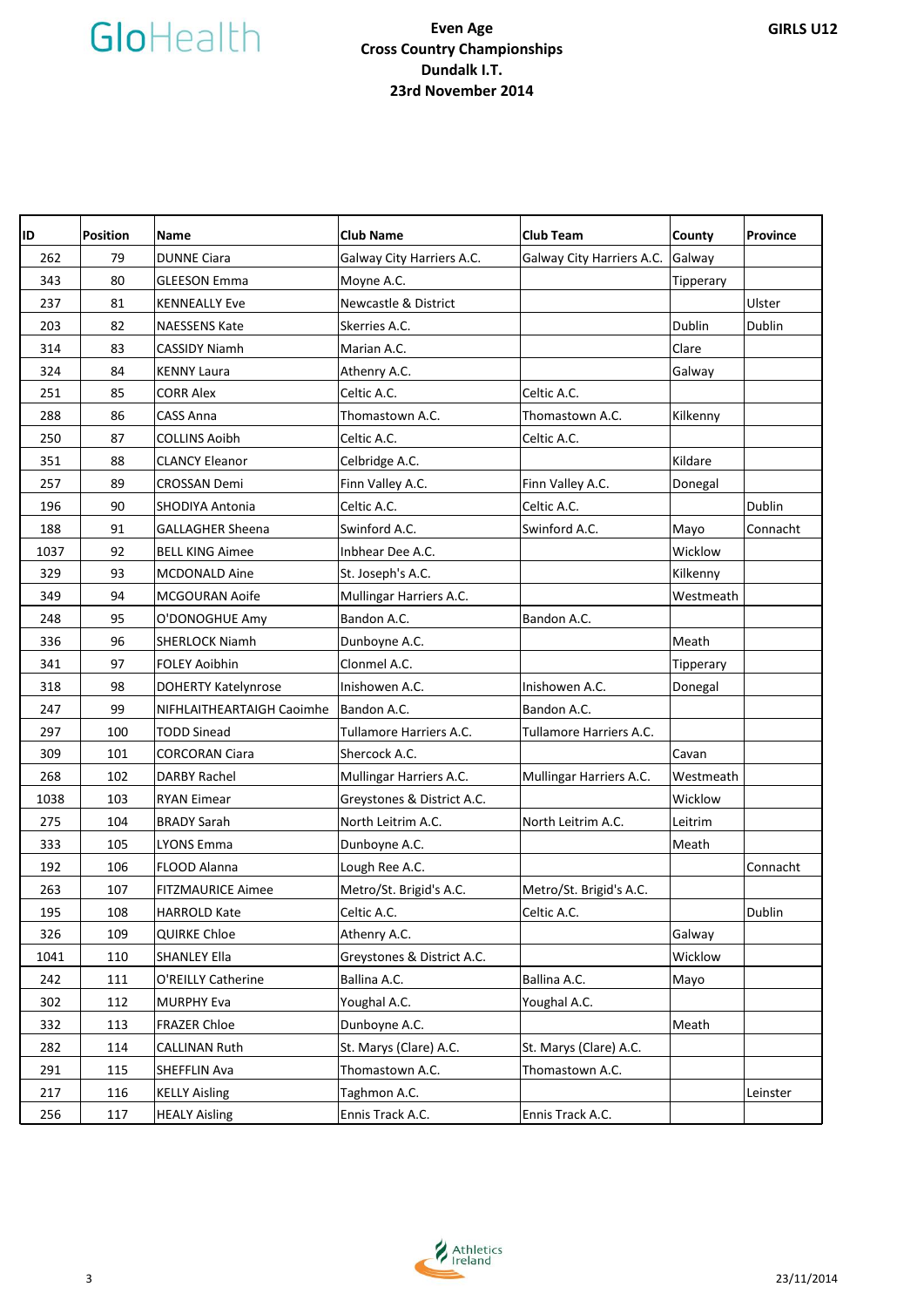| ID   | <b>Position</b> | <b>Name</b>               | <b>Club Name</b>           | <b>Club Team</b>          | County    | Province |
|------|-----------------|---------------------------|----------------------------|---------------------------|-----------|----------|
| 345  | 118             | <b>LUPTAN Victoria</b>    | Moyne A.C.                 |                           | Tipperary |          |
| 255  | 119             | MOUTWILL Kate             | Ennis Track A.C.           | Ennis Track A.C.          |           |          |
| 243  | 120             | <b>TIMLIN Cathy</b>       | Ballina A.C.               | Ballina A.C.              | Mayo      |          |
| 1040 | 121             | <b>HITCHEN Layla</b>      | Inbhear Dee A.C.           |                           | Wicklow   |          |
| 352  | 122             | <b>CAHILL Eabha</b>       | Le Cheile A.C.             |                           | Kildare   |          |
| 1042 | 123             | <b>BELL KING Bonnie</b>   | Inbhear Dee A.C.           |                           | Wicklow   |          |
| 325  | 124             | <b>MULLEN Caitlin</b>     | Athenry A.C.               |                           | Galway    |          |
| 267  | 125             | <b>DALY Evie</b>          | Mullingar Harriers A.C.    | Mullingar Harriers A.C.   | Westmeath |          |
| 328  | 126             | <b>FOLEY Erin</b>         | St. Joseph's A.C.          |                           | Kilkenny  |          |
| 270  | 127             | <b>CARMICHAEL Beth</b>    | Newry A.C.                 | Newry A.C.                |           |          |
| 346  | 128             | <b>RYAN Blathnaid</b>     | Newport A.C.               |                           | Tipperary |          |
| 338  | 129             | O'CONNOR Lili             | Ratoath A.C.               |                           | Meath     |          |
| 283  | 130             | <b>MCKIERNAN Grace</b>    | St. Marys (Clare) A.C.     | St. Marys (Clare) A.C.    |           |          |
| 354  | 131             | <b>FLEMING Ella</b>       | Crookstown Millview A.C.   |                           | Kildare   |          |
| 293  | 132             | <b>CONNEELY Laura</b>     | Tullamore Harriers A.C.    | Tullamore Harriers A.C.   |           |          |
| 284  | 133             | <b>BRACKEN Clare</b>      | Swinford A.C.              | Swinford A.C.             | Mayo      |          |
| 1039 | 134             | O'BRIENHOWARD Erin        | Greystones & District A.C. |                           | Wicklow   |          |
| 286  | 135             | <b>LAVIN Hazel</b>        | Swinford A.C.              | Swinford A.C.             | Mayo      |          |
| 306  | 136             | <b>MC CRYSTAL Kate</b>    | Bailieboro A.C.            |                           | Cavan     |          |
| 307  | 137             | <b>PIENNAAR Catherine</b> | Shercock A.C.              |                           | Cavan     |          |
| 241  | 138             | ROSS Ava                  | Glaslough Harriers A.C.    |                           |           | Ulster   |
| 252  | 139             | <b>GOGARTY Keelin</b>     | Celtic A.C.                | Celtic A.C.               |           |          |
| 261  | 140             | <b>DUGGAN Sinead</b>      | Galway City Harriers A.C.  | Galway City Harriers A.C. | Galway    |          |
| 285  | 141             | <b>GRADY Claire</b>       | Swinford A.C.              | Swinford A.C.             | Mayo      |          |
| 269  | 142             | <b>WALSHE Francesca</b>   | Mullingar Harriers A.C.    | Mullingar Harriers A.C.   | Westmeath |          |
| 246  | 143             | <b>MCKEON Nicola</b>      | Bandon A.C.                | Bandon A.C.               |           |          |
| 322  | 144             | MCGARVEY Leah             | Rosses A.C.                |                           | Donegal   |          |
| 298  | 145             | <b>BUCKLEY Robyn</b>      | Youghal A.C.               | Youghal A.C.              |           |          |
| 319  | 146             | <b>MCDAID Chloe</b>       | Inishowen A.C.             | Inishowen A.C.            | Donegal   |          |
| 356  | 147             | <b>GARDINER Lucy</b>      | Naas A.C.                  |                           | Kildare   |          |
| 1043 | 148             | <b>SAVAGE Ellen</b>       | Ashford A.C.               |                           | Wicklow   |          |
| 342  | 149             | O'SULLIVAN Abbey          | Clonmel A.C.               |                           | Tipperary |          |
| 289  | 150             | <b>MAHER Edie</b>         | Thomastown A.C.            | Thomastown A.C.           | Kilkenny  |          |
| 357  | 151             | <b>HAYES Pia</b>          | Naas A.C.                  |                           | Kildare   |          |
| 305  | 152             | <b>SHERIDAN Emily</b>     | Annalee A.C.               |                           | Cavan     |          |
| 276  | 153             | <b>CONLON Emily</b>       | North Leitrim A.C.         | North Leitrim A.C.        | Leitrim   |          |
| 295  | 154             | <b>MARTIN Cara</b>        | Tullamore Harriers A.C.    | Tullamore Harriers A.C.   |           |          |
| 327  | 155             | O'DWYER Eve               | Gowran A.C.                |                           | Kilkenny  |          |
| 344  | 156             | <b>HOGAN Cathy</b>        | Moyne A.C.                 |                           | Tipperary |          |

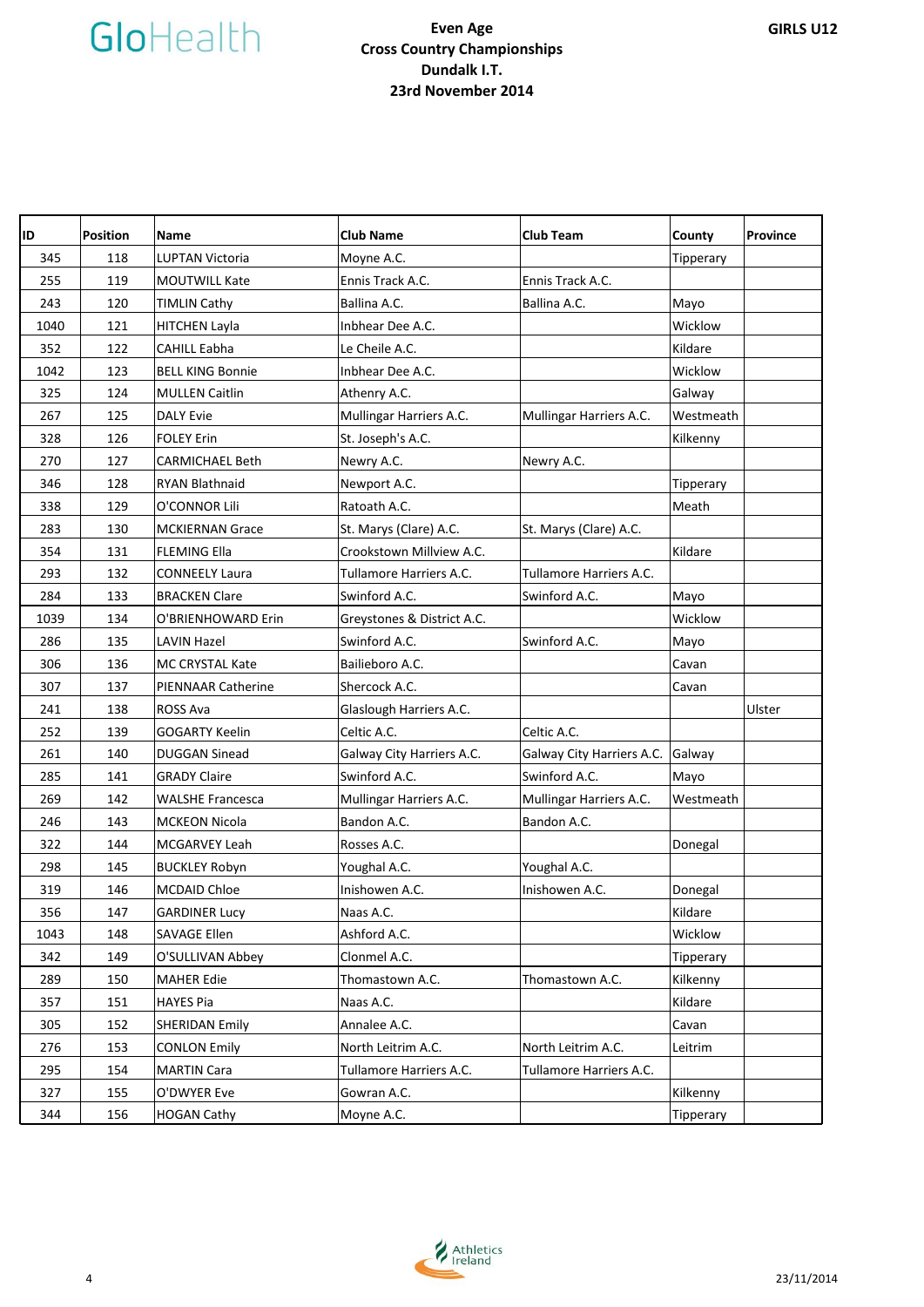

| ID   | <b>Position</b>     | <b>Name</b>                 | <b>Club Name</b>                                | <b>Club Team</b>        | County    | <b>Province</b> |
|------|---------------------|-----------------------------|-------------------------------------------------|-------------------------|-----------|-----------------|
| 265  | 157                 | <b>MCGUINNESS Roisin</b>    | Metro/St. Brigid's A.C.                         | Metro/St. Brigid's A.C. |           |                 |
| 350  | 158                 | <b>MONAGHAN Caoimhe</b>     | Mullingar Harriers A.C.                         |                         | Westmeath |                 |
| 278  | 159                 | <b>MULVANEY Lara</b>        | North Leitrim A.C.                              | North Leitrim A.C.      | Leitrim   |                 |
| 304  | 160                 | <b>DONOHOE Kate</b>         | Annalee A.C.                                    |                         | Cavan     |                 |
| 310  | 161                 | <b>HEGARTY Emily</b>        | Shercock A.C.                                   |                         | Cavan     |                 |
| 277  | 162                 | <b>CONLON Rachel</b>        | North Leitrim A.C.                              | North Leitrim A.C.      | Leitrim   |                 |
|      |                     |                             |                                                 |                         |           |                 |
| 266  | 163                 | O'NEILL Leah                | Metro/St. Brigid's A.C.                         | Metro/St. Brigid's A.C. |           |                 |
| 1044 | 164                 | <b>QUIRK Emma</b>           | Greystones & District A.C.                      |                         | Wicklow   |                 |
| 303  | 165                 | <b>NOLAN Hazel</b>          | Youghal A.C.                                    | Youghal A.C.            |           |                 |
| 312  | 166                 | <b>WALSH Mary</b>           | Shercock A.C.                                   |                         | Cavan     |                 |
| 364  | 167                 | <b>MURPHY Erin</b>          | Swinford A.C.                                   | Swinford A.C.           |           |                 |
|      |                     |                             |                                                 |                         |           |                 |
|      |                     | <b>Club Team Points</b>     |                                                 |                         |           |                 |
|      | Place               | Club                        | <b>Positions</b>                                | <b>Points</b>           |           |                 |
|      | 1                   | Thomastown A.C.             | 2, 21, 42, 86                                   | 151                     |           |                 |
|      | $\overline{2}$      | Ennis Track A.C.            | 12, 19, 53, 72                                  | 156                     |           |                 |
|      | 3                   | Finn Valley A.C.            | 17, 45, 52, 71                                  | 185                     |           |                 |
|      | 4                   | Galway City Harriers A.C.   | 25, 31, 73, 77                                  | 206                     |           |                 |
|      | 5                   | Bandon A.C.                 | 23, 35, 62, 95                                  | 215                     |           |                 |
|      | 6                   | Mullingar Harriers A.C.     | 3, 9, 102, 125                                  | 239                     |           |                 |
|      | $\overline{7}$      | St. Marys (Clare) A.C.      | 18, 61, 67, 114                                 | 260                     |           |                 |
|      | 8                   | Celtic A.C.                 | 43, 85, 87, 90                                  | 305                     |           |                 |
|      | 9                   | Youghal A.C.                | 14, 38, 112, 145                                | 309                     |           |                 |
|      | 10                  | Metro/St. Brigid's A.C.     | 28, 75, 107, 157                                | 367                     |           |                 |
|      | 11                  | Tullamore Harriers A.C.     | 60, 76, 100, 132                                | 368                     |           |                 |
|      | 12                  | North Leitrim A.C.          | 56, 66, 104, 153                                | 379                     |           |                 |
|      | 13                  | Swinford A.C.               | 70, 91, 133, 135                                | 429                     |           |                 |
|      |                     |                             |                                                 |                         |           |                 |
|      |                     | <b>County Team Points</b>   |                                                 |                         |           |                 |
|      | Place               | County<br>Cork              | <b>Positions</b>                                | <b>Points</b>           |           |                 |
|      | 1<br>$\overline{2}$ | Dublin                      | 5, 6, 8, 16, 23, 29                             | 87<br>166               |           |                 |
|      | 3                   | Clare                       | 4, 13, 28, 37, 41, 43<br>12, 18, 19, 20, 53, 57 | 179                     |           |                 |
|      | 4                   | Kilkenny                    | 2, 10, 21, 42, 65, 86                           | 226                     |           |                 |
|      | 5                   | Galway                      | 25, 31, 73, 77, 79, 84                          | 369                     |           |                 |
|      | 6                   | Donegal                     | 17, 45, 52, 71, 89, 98                          | 372                     |           |                 |
|      | $\overline{7}$      | Meath                       | 36, 49, 51, 69, 78, 96                          | 379                     |           |                 |
|      | 8                   | Westmeath                   | 3, 9, 55, 94, 102, 125                          | 388                     |           |                 |
|      | 9                   | Mayo                        | 59, 63, 64, 70, 91, 111                         | 458                     |           |                 |
|      | 10                  | Wicklow                     | 11, 34, 92, 103, 110, 121                       | 471                     |           |                 |
|      | 11                  | Tipperary                   | 1, 48, 80, 97, 118, 128                         | 472                     |           |                 |
|      | 12                  | Kildare                     | 22, 24, 88, 122, 131, 147                       | 534                     |           |                 |
|      | 13                  | Leitrim                     | 33, 56, 66, 104, 153, 159                       | 571                     |           |                 |
|      | 14                  | Cavan                       | 30, 58, 101, 136, 137, 152                      | 614                     |           |                 |
|      |                     |                             |                                                 |                         |           |                 |
|      |                     | <b>Province Team Points</b> |                                                 |                         |           |                 |
|      | Place               | Province                    | <b>Positions</b>                                | <b>Points</b>           |           |                 |
|      | 1                   | Leinster                    | 2, 3, 7, 9, 10, 11                              | 42                      |           |                 |
|      | $\overline{2}$      | Munster                     | 1, 5, 6, 8, 12, 18                              | 50                      |           |                 |